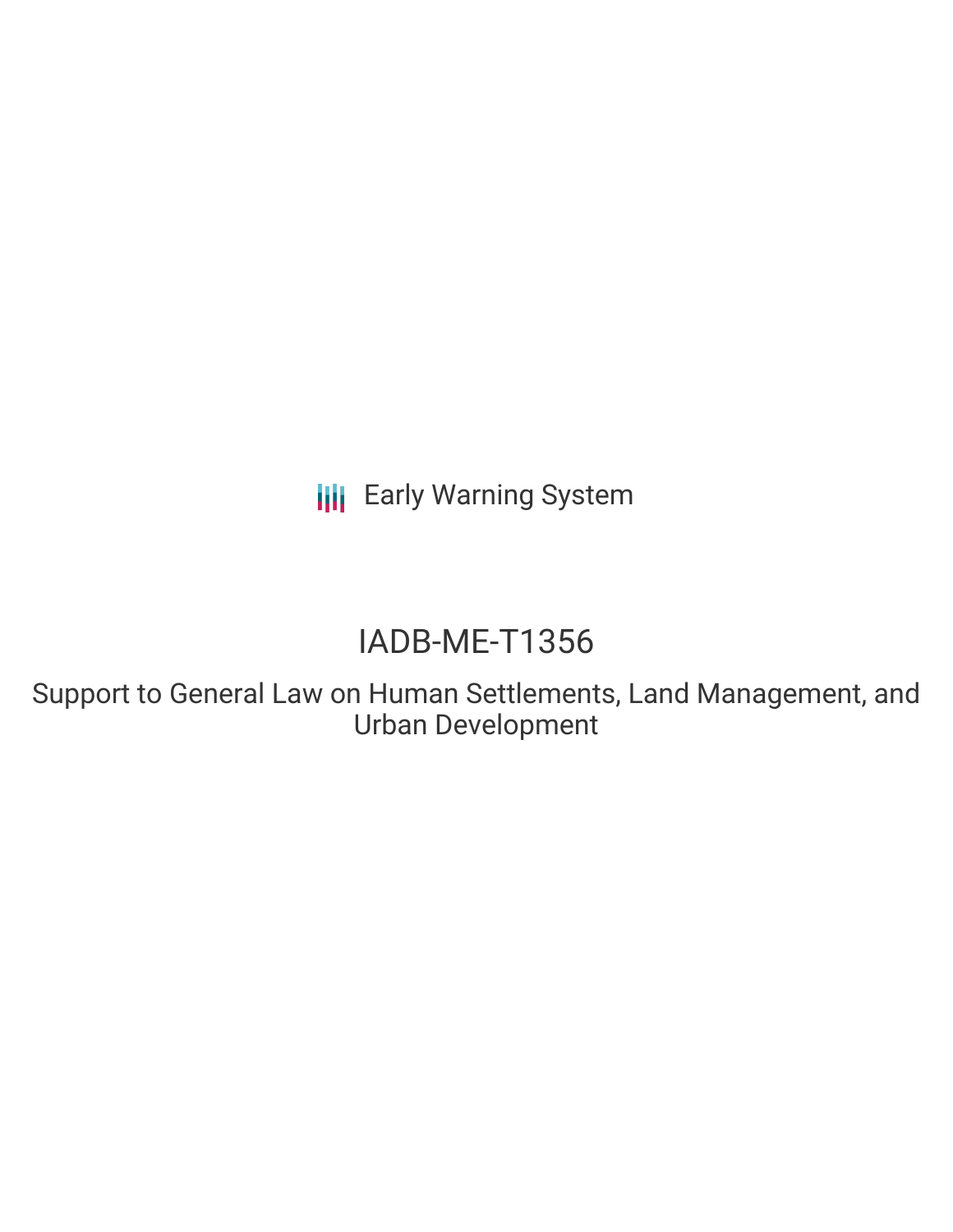

#### **Quick Facts**

| <b>Countries</b>               | Mexico                                 |
|--------------------------------|----------------------------------------|
| <b>Financial Institutions</b>  | Inter-American Development Bank (IADB) |
| <b>Status</b>                  | Proposed                               |
| <b>Bank Risk Rating</b>        |                                        |
| <b>Sectors</b>                 | Law and Government                     |
| <b>Investment Amount (USD)</b> | $$1.00$ million                        |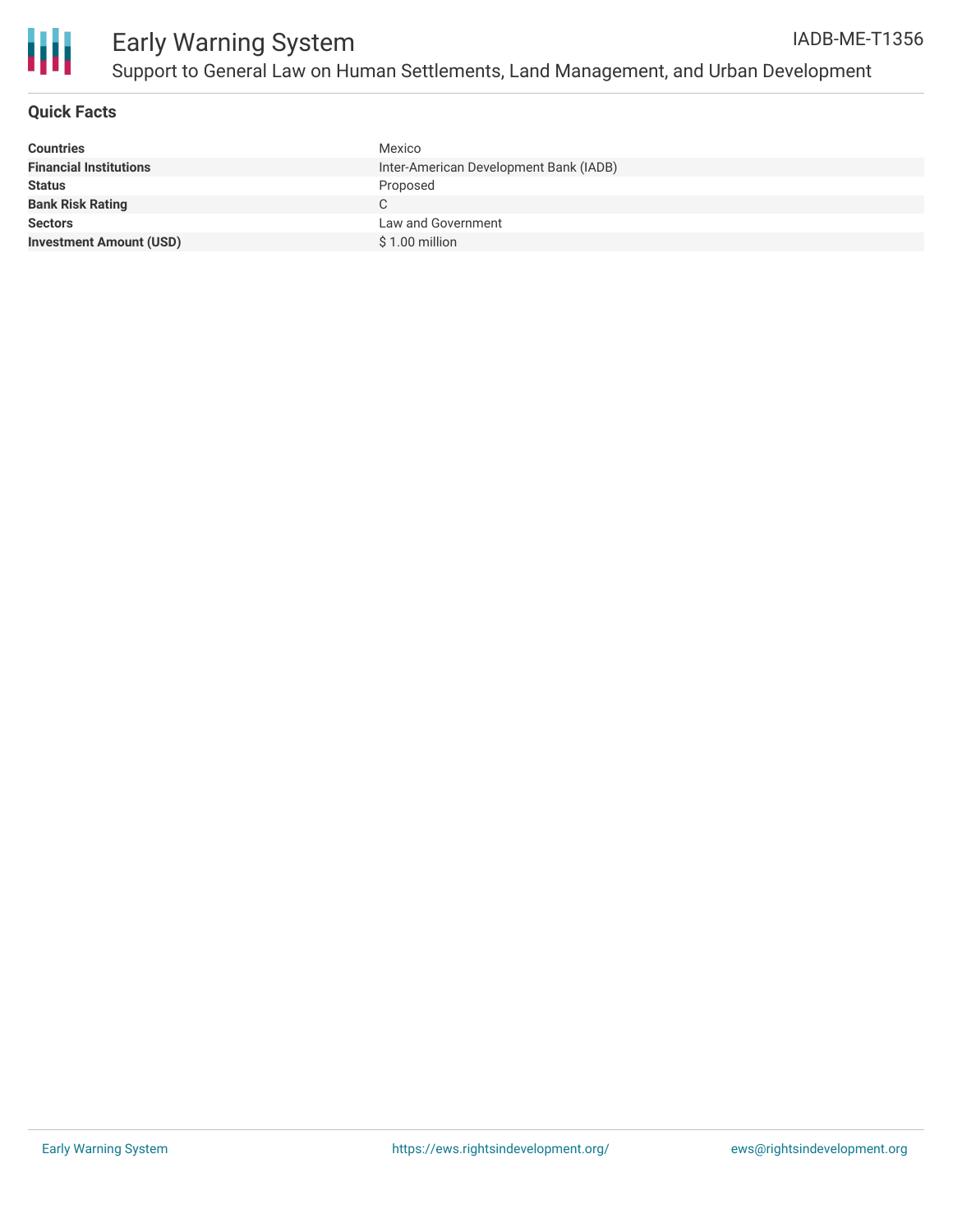

## **Project Description**

According to the IDB website, this project will contribute to the preparation and implementation of the operation of credit ME-L1266 in support of urban sustainability and regulation of the LGAHOTDU. This will be achieved through the preparation of technical inputs and the documents that will contribute to the adjustment to the model of urban development and the implementation of the law.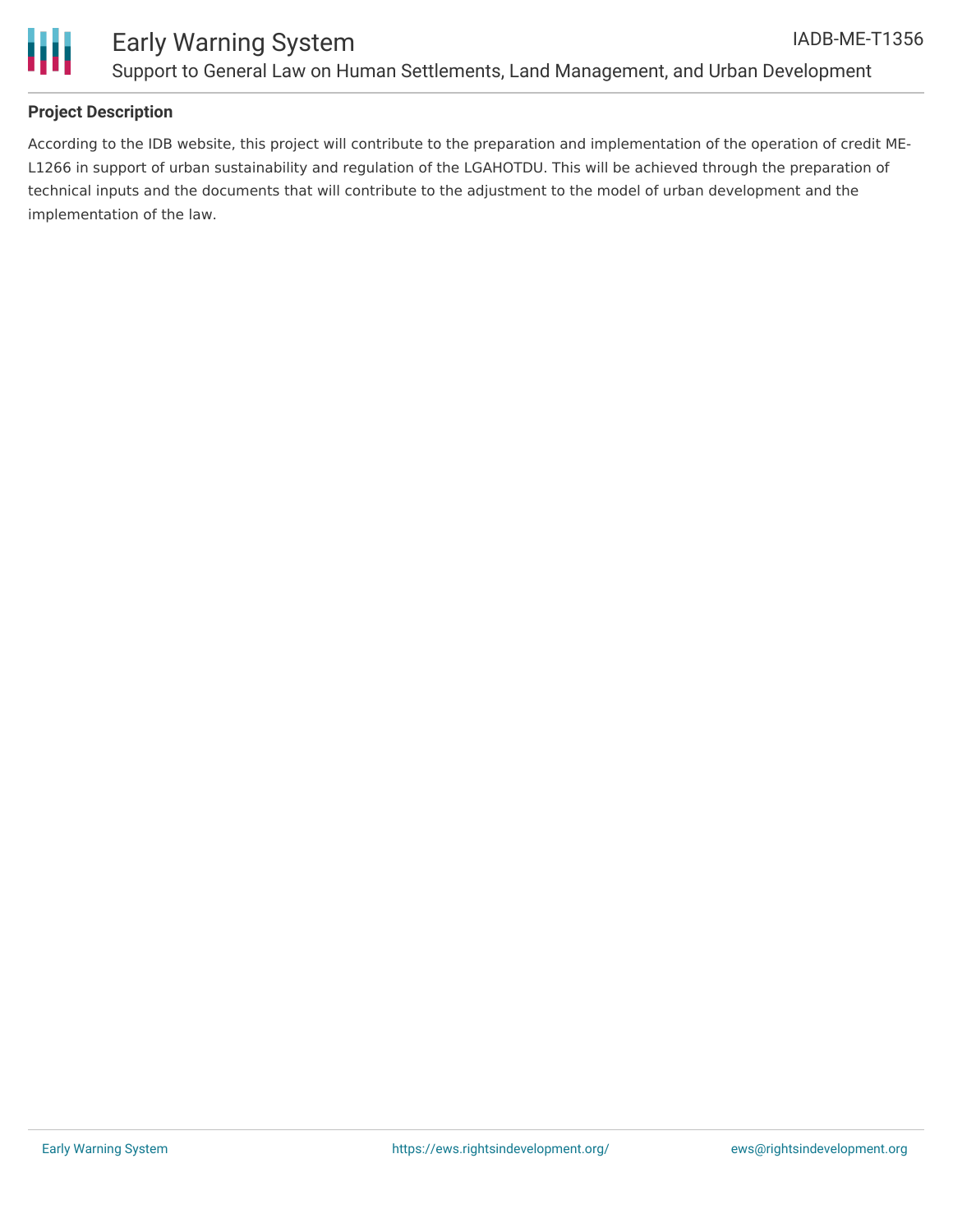

#### **Investment Description**

• Inter-American Development Bank (IADB)